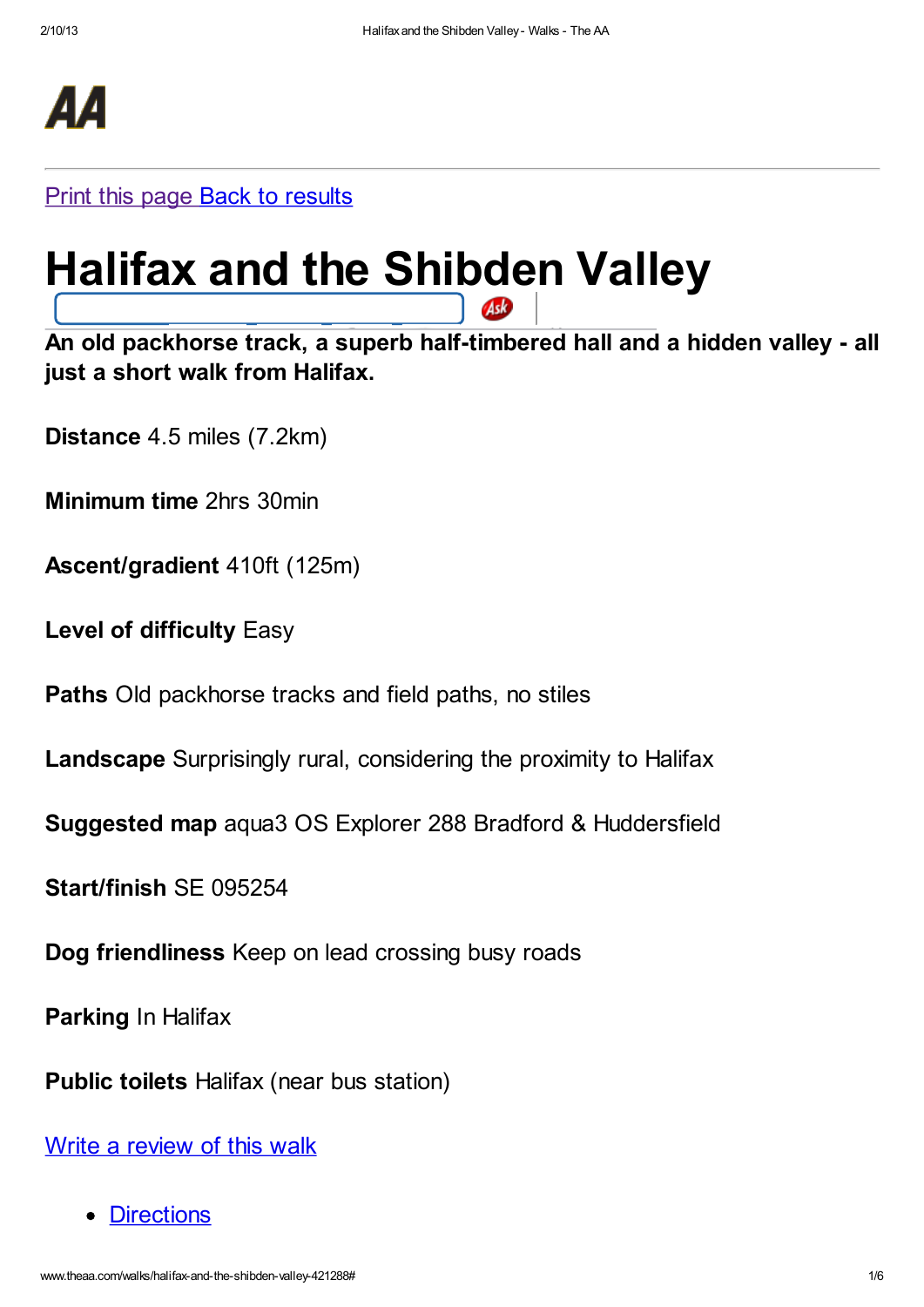- [Background](http://www.theaa.com/walks/halifax-and-the-shibden-valley-421288#background)
- [Information](http://www.theaa.com/walks/halifax-and-the-shibden-valley-421288#information)



© The Automobile Association 2008. © Crown Copyright Licence number 100021153

1 Walk downhill, past a tall spire that once belonged to Square Church, and down Church Street, passing the smoke-blackened parish church. Bear left on to Lower Kirkgate, then right on to Bank Bottom. Cross Hebble Brook and walk uphill; where the road bears sharp left, keep straight ahead up a steep cobbled lane. When you meet a road, go right for about 200yds (183m). Just after the entrance to a warehouse (Aquaspersion), take a cobbled path on the left that makes a steep ascent up Beacon Hill.

2 This old packhorse track - known as the Magna Via - joins another path and continues uphill to a large retaining wall, where you have a choice of tracks. Keep left on a cinder track, slightly downhill, as views open up of the surprisingly rural Shibden Valley. Keep left when the track forks again; after a further 100yds (91m) take a walled path on the left (signed to Stump Cross). Follow a hedgerow downhill through a little estate of new houses to a road. Cross here and take a gated path immediately to the right of a farm entrance, which takes you downhill, under the railway line and into Shibden Park, close to the boating lake.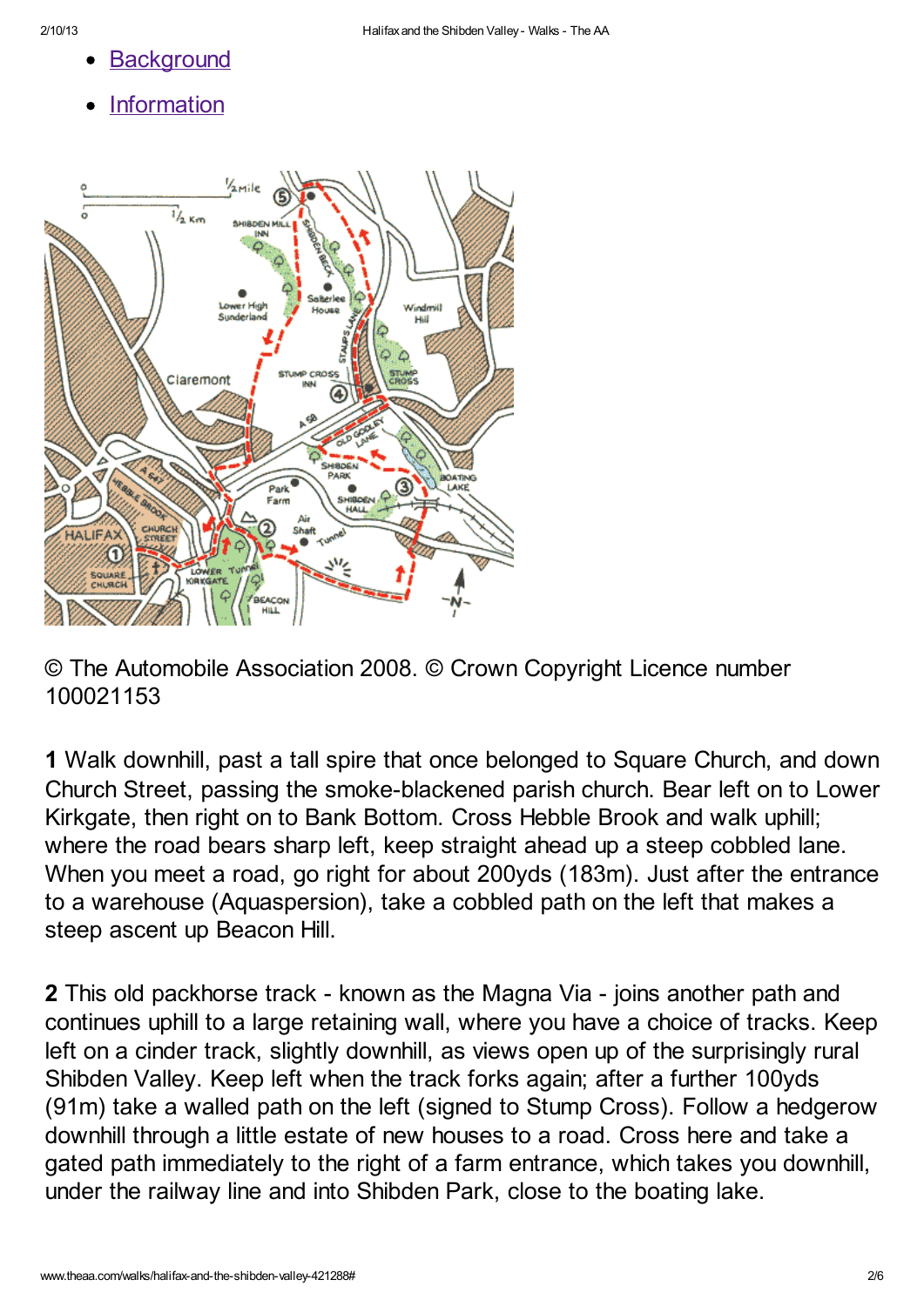3 Follow a drive uphill. Near the top of the hill you will find a footpath on the left, giving access to the Elizabethan splendour of Shibden Hall itself. Otherwise, continue uphill; just before you meet the main A58 road, bear right, down Old Godley Lane. Pass houses and take steps up to the main road at the busy junction of Stump Cross.

4 Cross over the road and take Staups Lane, to the left of the Stump Cross Inn. Walk up the lane, which soon becomes cobbled, to meet another surfaced road. Bear left here, down a metalled track, through a gate, to join a straight, doublepaved track into Shibden Dale. When the paving ends, continue via a gate and through open pasture. Turn left, at the next gate, walking down a lane that soon leads you to the Shibden Mill Inn.

5 Walk to the far end of the pub's car park, to join a track that crosses Shibden Beck. Beyond a brick-built house, the track narrows to a walled path. You emerge from countryside, to walk past the houses of Claremont and cross the main A58 road, as it goes through the steep-sided Godley Cutting, on a bridge. Take a set of steps immediately after the bridge and walk left along the road. From here you can retrace your route of earlier in the day, back into Halifax.

Set amongst the Pennine hills, Halifax was a town in the vanguard of the Industrial Revolution. Its splendid civic buildings and huge mills are a good indication of the town's prosperity, won from the woollen trade. Ironically, the most splendid building of all came close to being demolished. The Piece Hall, built in 1779, predates the industrial era. Here, in a total of 315 rooms on three collonaded floors, the hand-weavers of the district would offer their wares (known as 'pieces') for sale to cloth merchants. The collonades surround a massive square. Your first reaction on walking into the square may be surprise, for this is a building that would not look out of place in Renaissance Italy.

The mechanisation of the weaving process left the Piece Hall largely redundant. In the intervening years it has served a variety of purposes, including as a venue for political oration and as a wholesale market. During the 1970s, having narrowly escaped the wrecking ball, the Piece Hall was spruced up and given a new lease of life. Now it houses a museum, tourist information centre and a number of small shops and businesses. But the buildings full potential as a tourist attraction has yet to be realised.

The cobbled thoroughfare that climbs so steeply up Beacon Hill is known as the Magna Via. Until 1741, when a turnpike road was built, this was the only practicable approach to Halifax from the east, for both foot and packhorse traffic.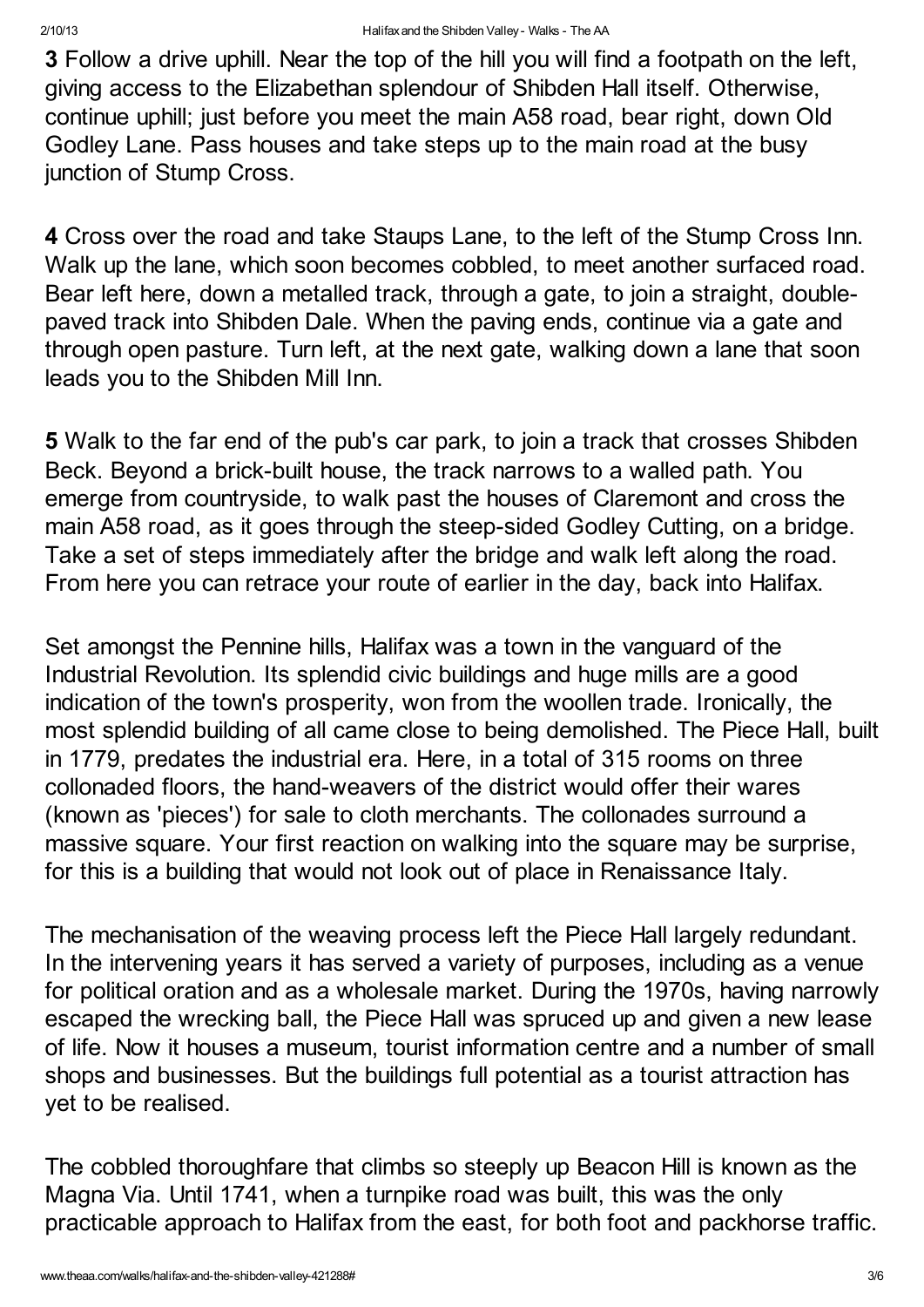Also known as Wakefield Gate, the Magna Via linked up with the Long Causeway, the old high level road to Burnley. That intrepid 18th-century traveller, Daniel Defoe, was one of those who struggled up this hill. 'We quitted Halifax not without some astonishment at its situation, being so surrounded with hills, and those so high as makes the coming in and going out of it exceedingly troublesome'. The route was superseded in the 1820s by the turnpike constructed through Godley Cutting. Today the Magna Via, too steep to be adopted for modern motor vehicles, remains a fascinating relic of the past.

Situated on a hill above Halifax, this magnificent half-timbered house is set in 90 acres (36ha) of beautiful, rolling parkland. Dating from 1420, the hall has been owned by prominent local families - the Oates, Saviles, Waterhouses and, latterly, the Listers. All these families left their mark on the fabric of the house, but, the core of the original house remains intact. The rooms are furnished in period style, to show how they might have looked over almost six centuries. The oak furniture and panelling has that patina of age that antique forgers try in vain to emulate. Barns and other outbuildings have been converted into a folk museum, with displays of old vehicles, tools and farm machinery.

When Emily Brontë created Thrushcross Grange in her only novel Wuthering Heights, she may have had Shibden Hall in mind. It certainly proved a suitable location in 1991 for a new film version of the famous story, which starred Ralph Fiennes as Heathcliffe and Juliette Binoche as Cathy.

#### While you're there

As well as the Piece Hall, which houses an art gallery and several craft shops, you should acquire a child and visit Eureka!, the ultimate in hands-on discovery museums. It is designed specifically for children up to the age of 12, with over 400 interactive exhibits exploring science, nature and the world around you.

#### Where to eat and drink

At the half-way point of this walk you have the good fortune to start the return leg from Shibden Mill Inn. Tucked away in a leafy corner of Shibden Dale, yet close to the centre of Halifax, this picturesque inn enjoys the best of both worlds. A sympathetic reworking of an old mill, this is the place for good food and, when the weather is kind, a drink in the beer garden.

### What to look for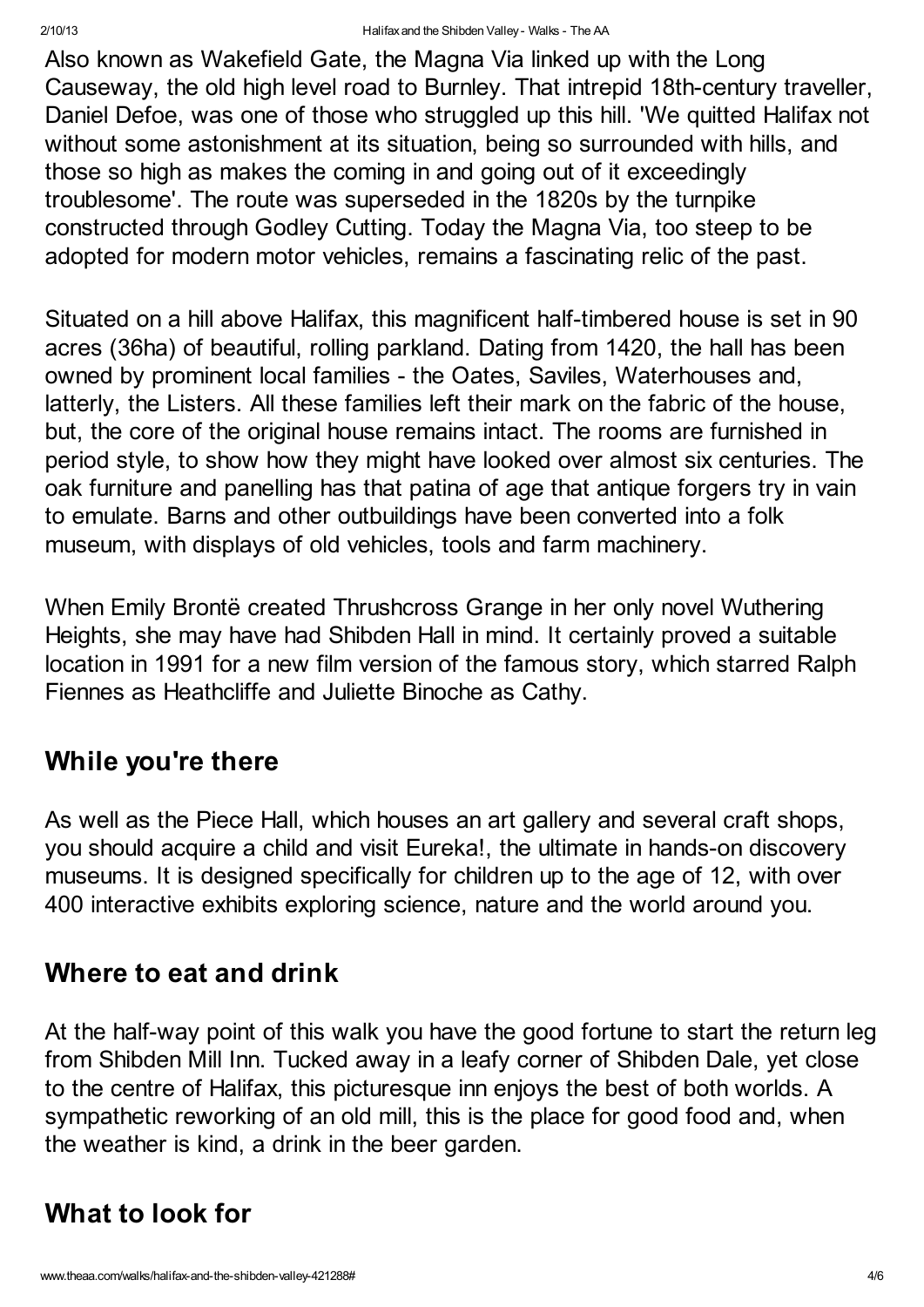The birds-eye view of Halifax from Beacon Hill is well worth the effort of climbing it. A century ago this view would have looked very different: most people's idea of William Blake's 'dark satanic mills' were here in unhealthy profusion, casting a dense pall of sulphurous smoke over the valley.



## You may be interested in

- **for** The [White](http://www.theaa.com/hotels/halifax-the-white-swan-hotel-1171171) Swan Hotel
- $\bullet$   $\blacksquare$  The Three [Pigeons](http://www.theaa.com/pubs/halifax-the-three-pigeons-2443061)
- **W** Design House [Restaurant](http://www.theaa.com/restaurants/halifax-design-house-restaurant-3257383)
- **W** Halifax Visitor Centre and Art [Gallery](http://www.theaa.com/days-out/west-yorkshire-halifax-visitor-centre-and-art-gallery-368042)
- **F [Halifax](http://www.theaa.com/golf/west-yorkshire-halifax-west-end-golf-club-369221) West End Golf Club**

#### Local information for

Find the following on:

- Places to Stay
- Food & Drink
- Walks & Bike Rides
- Events & Attractions
- **□ Golf**
- **Search**